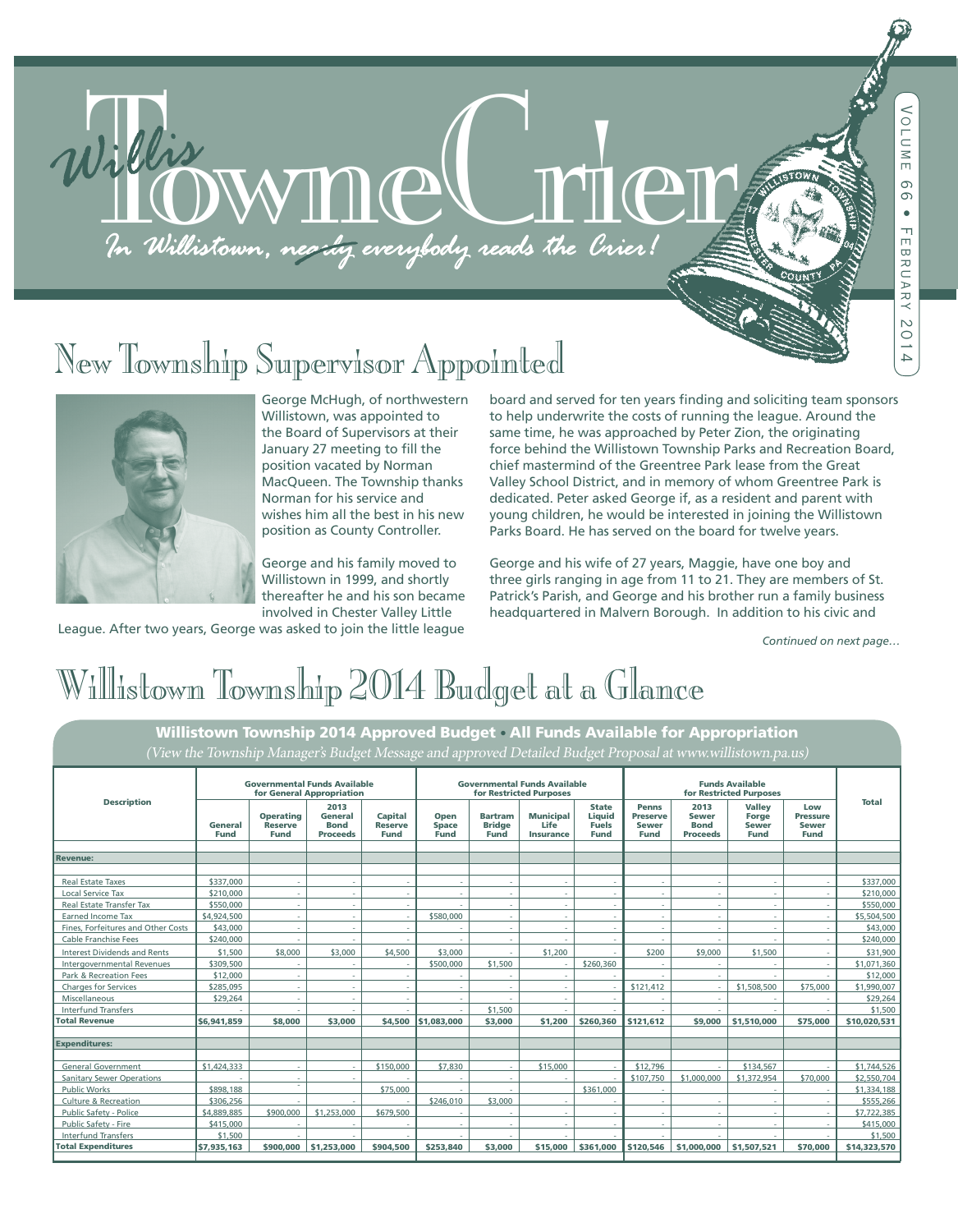# wessage rrom the Township Manager



2014 brings two service changes for our residents. The Township Administrative office and employee hours are now 8 AM–4

PM Monday through Friday. I appreciate the staff's willingness to forgo their flexible four-day work schedules after many years in order to better serve you five days a week.

We have also been working hard on a new, interactive website that will enable you to sign up for automatic notifications including Township Administration and Police news alerts, meeting and event information, and more. Stay tuned for more details in the April issue of the Crier.

As always, our staff welcomes your concerns, constructive criticism, and positive feedback.

Here's to a great year in Willistown!

*— Dave Burman, Township Manager*

*New Supervisor continued from previous page.*

community related interests, George also sits on the advisory board for the iMBA Program of the Pennsylvania State University.

When asked what inspired him to volunteer for the Supervisor position he replied, "I live in the Township and work in the Borough. There are days I don't even cross route 30—and I like that. We have roots here. I'm not going anywhere, and I decided I wanted to give back to the community in a different way." When asked what he will bring to the table, he said, "I am happy that Bill and Bob have shown their confidence in me through this appointment. I am a fiscally responsible individual and, with my business experience, am well prepared to assist the Township in maintaining a steady financial course. I also have a strong interest in sustaining and furthering the special open space and recreational character of Willistown Township."

## **Willistown Parks and Recreation**

Celebrating our community through people, parks, and programs

# Willistown Awarded \$850,000 Parkland Acquisition Grant

 The Township has received a Community Conservation Partnership Program Grant award from the Department of Conservation and Natural Resources (DCNR) in the amount of \$850,000 for the acquisition of 22.1 acres on Line Road. Including the \$500,000 Chester County Municipal Grant Program award, grant funding totals \$1.35 million for the \$1.8 million acquisition. The Township invested \$450,000 from the Open Space Fund. For every dollar of Open Space Funds, the Township received three dollars of grant funds.

The property is currently being referred

to as Serpentine Preserve, because it is a buffer to Natural Land Trust's Willisbrook Preserve and the serpentine barrens located there. The barrens have been identified as a DCNR Wild Plant Sanctuary—"the best examples of habitat supporting wild plants of special concern throughout Pennsylvania". The barrens contains at least 14 known plant species of special concern (classified as endangered, threatened, or rare) in PA and one that is globally threatened.

 Serpentine Preserve is slated to open to the public midsummer, with a grand opening celebration in the fall.

# 2014 Go WilMa! Outdoor Adventure Program Theme Unveiled

#### Drum Roll, Please…

GO WilMa! stands for Get Outside in Willistown and Malvern! Our program is based on the national K–5th-grade and teen summer reading program themes identified annually by the National Collaborative Summer Library Program (CSLP). The 2014 CSLP themes are "Fizz, Boom, Read!", and "Spark a Reaction!" These themes are used as inspiration for our GO WilMa! outdoor adventure program theme which is…drum roll, please… Fizz, Boom, Spark—Nature! Stay tuned to the Crier for more information and sign up for Willistown Parks and Recreation announcements at www.willistownparks.org to be in the know!



# Greentree & Okehocking Summer Camps!

#### Greentree Sports Camps Hummingbirds Soccer

Boys and girls ages 3–6 years old. Dates: Saturdays, June 21–July 26 Time Options: 9–10 AM or 10:30–11:30 AM Fee: \$70 Resident (R) \$80 Non-Resident (NR) (includes t-shirt and award)

#### Introductory Lacrosse

Boys and girls grades 1–5. Plastic sticks and soft balls will be provided. No helmets or shoulder pads needed. Dates: Saturdays, June 21–July 26 Time: 11-12 PM Fee: \$65 R \$75 NR (includes t-shirt)

#### Summer Sports Camp

Boys and girls grades Pre-K through 6 play a different sport each week.

Dates: June 16–July 4 (no class on July 4) Time: Grades 1–6: 9:00 AM–Noon Pre-K–K: 1–2 PM Fee: Grades 1–6 Any 1 week: \$90 R \$100 NR All 3 weeks: \$240 R \$250 NR Fee: Pre-K–K: Any 1 week: \$65 R \$75 NR

All 3 Weeks: \$185 R \$195 NR

Week 1: Soccer Camp • Week 2: Lacrosse Camp grades 1-6, Basketball Pre-K–K • Week 3: Olympics

#### Contact: Jump Start Sports

Michael Stefani mstefani@jumpstartsports. com or 267-587-7154 Online registration: www.jumpstartsports. com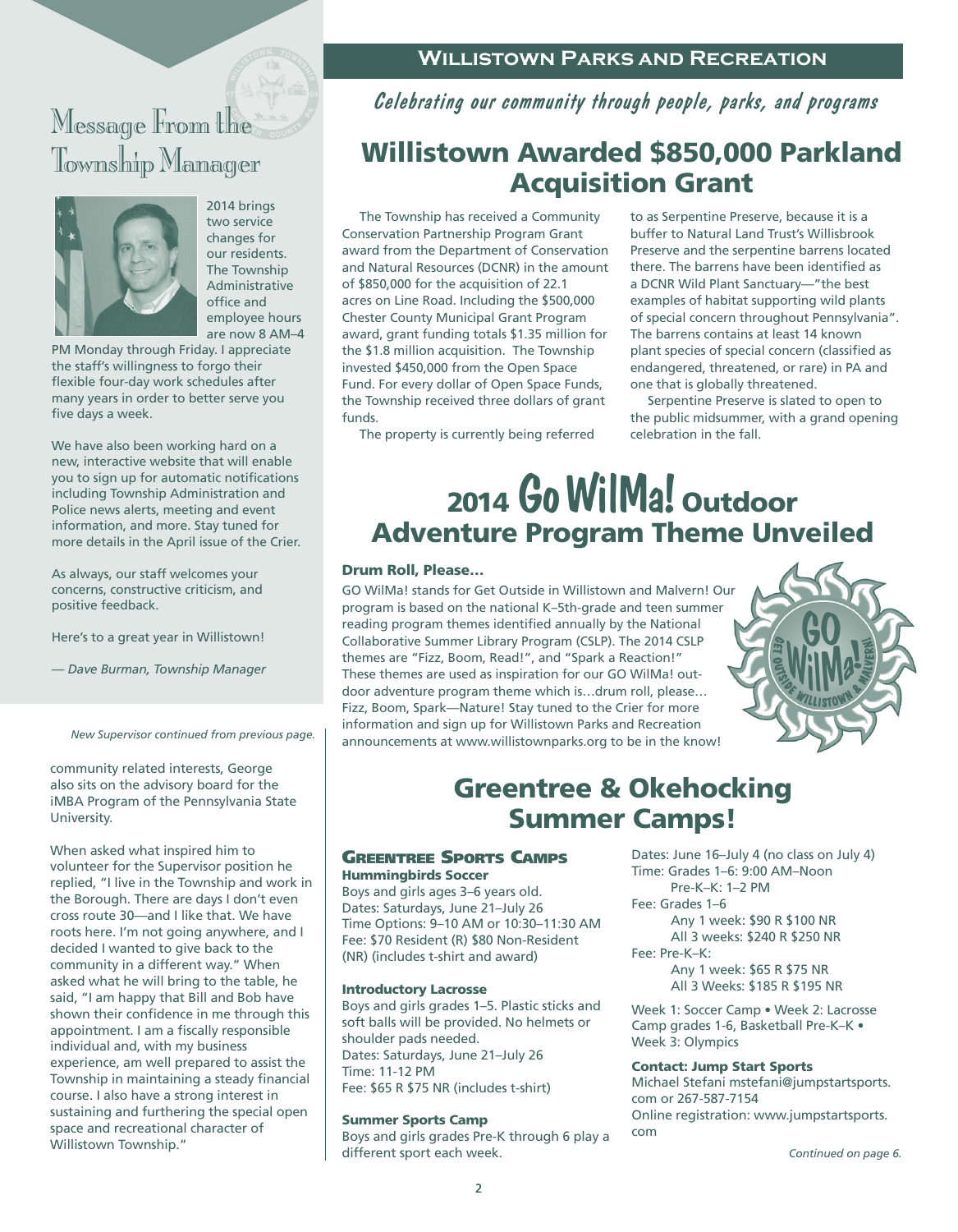# Willistown Township Community Service Award Presented to Eric Gerst

 $\tau$ e are pleased to announce that the Willistown Township Community Service Award 2014 recipient is Eric Doran Gerst, 20-year member and current Chairman of the Bartram Bridge Joint Preservation Board and 23-year Willistown resident. When looking for a place to build their dream home, Eric and his wife, Carol, were immediately attracted to the open space and conserved lands of Willistown Township. They purchased a portion of the old Summerhill property along Goshen Road in large part because of its bucolic setting overlooking the Crum Creek and Bartram Bridge. They were so enamored of the view that they oriented the house with the bridge as the focal point.  $\bigvee_{\substack{\text{D}\text{c}}\text{current}}$  C<br>Preservati<br>resident.<br>their drea

Eric recalls, "In 1990, when we built our house, we knew we were looking at a pretty run down bridge." The bridge spans the main

### Willistown Township Community Service Award

**The Community Service Award is a Willistown Township initiative created to honor and recognize a Willistowner who gives his or her time to our community. The spirit of volunteerism in Willistown is strong. Did you know that Willistown's volunteer board and commission positions total 71 residents quietly making unique and valuable contributions to our community? These boards and commissions include:**

- **Zoning Hearing Board**
- **Planning Commission**
- **Historical Commission**
- **Parks and Recreation Board**
- **Recycling Commission**
- **Environmental Advisory Council**
- **BOCA Board of Appeals**
- **Open Space Review Board**
- **Land Conservancy Authority Board**
- **Agricultural Security Committee**
- **Malvern Library Board**
- **Paoli Library Board**
- **Bartram's Bridge Commission**
- **Vacancy Board**

**Thank you to all of our volunteers for your personal dedication and your consistent commitment to community service. Your willingness to get involved is admirable, and your volunteer service demonstrates leadership, integrity, and a love of your community that is nothing short of inspirational!**

stem of Crum Creek connecting Willistown Township in Chester County and Newtown Township in Delaware County. It is a precious piece of history as the only remaining covered bridge in Delaware County and one of fifteen in Chester County. In 1993, Willistown and Newtown Townships created the Bartram Bridge Joint Preservation Board ("Board"). Eric voiced interest in volunteering on a Township committee in 1994. It so happened that there was a Willistown resident vacancy on the fledgling Bartram Bridge Board, as the five-member Board composition alternates. One township has three representatives for two years, then two representatives for two years. This was Willistown's year to expand to three members.

The group got right to work garnering township and state funds along with local contributions to pay for planners and engineers to rehabilitate the bridge, taking special consideration of Crum Creek. The initial renovation was completed in 1996, and the grand re-opening was attended by members of the Bartram family whose ancestors used to live where Eric does today. Mordecai and his father Israel Bartram donated the land to build the bridge in 1860, having also bid on the construction, however being underbid. The bridge was built by Ferdinand Wood of Londonderry Township utilizing the Burr Arch design. A fairly prolific bridge builder, having constructed at least fourteen bridges, Wood charged less than \$1,200 for the sixty-foot long and thirteenfoot wide bridge.

Eric explained the importance of this stream crossing, "At the time, Goshen road was a key element of the Pennsylvania highway transportation system serving to move crops and supplies to and from Philadelphia and the outlying counties including Chester and Lancaster." Remember, there was no Route 3 or 30! Although the travelers were able to ford the creek, a bridge would make it a lot easier and a covered bridge would provide shelter in bad weather. Imagine the horse drawn carriages "pulled over" on the bridge during a heavy rain, their carriages laden with farm crops for the city, or Abe Lincoln crossing on horseback.

The bridge continued operation when cars and trucks came in until 1940 when the state straightened Goshen Road, eliminating the sharply angled entrance to the bridge, and installing the two-lane concrete bridge that presently exists. Eric points out an optical illusion, "When you look at the bridge, it appears it has been lifted up by a crane and



moved over to accommodate the new road; however, they didn't move it at all—the original bridge was installed on an angle. One can still see a small portion of the original road on the Willistown side."

In 2010, the Bartram Board hosted a 150th Anniversary celebration bringing together local, county, and state representatives along with hundreds of locals to this special bridge, which is recognized on the U.S. Department of the Interior National Register of Historic Places. The PA Senate adopted a resolution praising the 150th Anniversary and the Bartram Board for their preservation efforts.

In honor of the Anniversary, Board members including Eric Gerst and the late George Conn of Willistown, and Chris Driscoll of Newtown, with Newtown resident Doug Humes, wrote an historical essay on the Bridge from its beginning to current time including photos and fun anecdotes from local residents ranging from people being married to mischievous boys hiding from their fathers. The authors divided up the chapters, finishing the compilation in only three months. Bartram Covered Bridge: Spanning History was awarded the Delaware County Historical Commission's Community Historical Award for Publications. Books are available at and at local libraries and www. historicnewtownsquare.org.

The most recent restoration to the bridge was replacing the cedar roof with tin. Although the tin roof is historically accurate, only the wealthy would use tin. The original Bartram Bridge's roof was cedar, a plentiful material. The Board chose to use tin, because it will last twice as long, versus only 15 years, in the shady and moist conditions. Eric thanks Bill Hagan, Willistown Public Works Director, and George Sherretts, Newtown Public Works Director, for their assistance with this project.

An ongoing investigation revolves around an inscription that, according to two historians, is from 1860 and says, "Lincoln—Save the Congress and the Union!" At the time, the Civil War was beginning and people feared an all out war in Pennsylvania that could get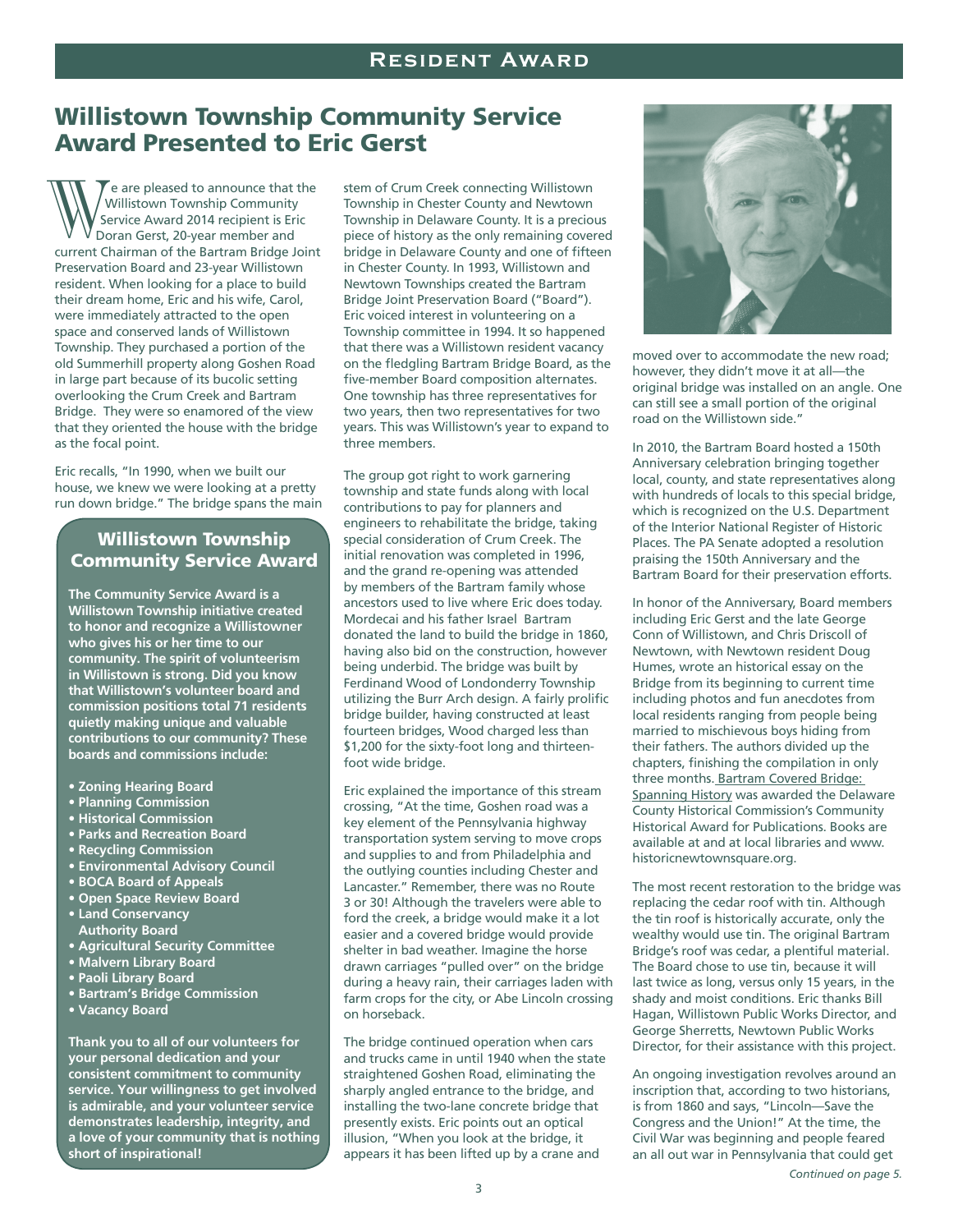# *Willistown's Okehocking Nature Center Happenings*

**Okehocking** Nature Center is partnering with Malvern Library and Longwood Gardens in an area-wide **Community** Read program featuring Aldo Leopold's

seminal book A Sand County Almanac about conservation and land stewardship. The Nature Center will hold the following events in honor of Aldo Leopold and his message. Learn more about the Community Read program at www.longwoodgardens. org/community-read.

#### How to Improve Your Backyard Habitat April 5 • 10:00 - noon

Meet at the farmhouse to hear a National Wildlife Federation host describe the basics of creating a healthier habitat for birds and insects, especially butterflies, at your home. Our own wildlife gardens, designed for a home setting, will serve as an example. Then, enjoy a guided nature walk of the stunning 180-acre Willistown Township Okehocking Preserve. Contact us at okehockingnaturecenter@gmail.com and visit us at www.okehockingnaturecenter. org.

#### Birds and the Architecture They Create April 12 • 10:00 - noon

Meet at our Garrett Farmhouse headquarters and be introduced to our collection of bird nests with local bird lover Tom Allison who will talk about the birds and their innate sense of design. Then, enjoy a guided nature walk of the stunning 180-acre Willistown Township Okehocking Preserve.

#### Visions of Okehocking Art Show June 20 • 5:30 - 7:30PM Show Opening June 21 • 10 - 5pm June 22 • 10 - 5pm

Okehocking Nature Center will present an art show and sale at the farmhouse featuring works created by area artists. The artists will show pieces inspired by the Okehocking landscape including the historic Garrett Farmhouse headquarters of the Nature Center. The artists will donate a portion of sales to support the Nature Center. This is a unique opportunity to view Chester County art and its source of inspiration all in one magnificent location, with the bonus of a self-guided nature walk using our new map and trail guide!

Okehocking Preserve is owned by Willistown Township. The Nature Center leases their Garrett Farmhouse headquarters from the Township. 5316 West Chester Pike, Newtown Square.

Contact the Nature Center for further information visit us at www. okehockingnaturecenter.org.

# Protecting our Water Resources and our Environment through Reduced Chemical Use

**February 23 • 2–3:30 PM • Penn State Brandywine**

#### *Mike Leventry, Pest Management Consultant*

Chester Ridley Crum Watersheds Association, Penn State University Brandywine (PSU), Willistown and other municipalities are jointly hosting Mike Leventry. Mike has a degree in Biology and Integrated Pest Management (IPM) from the University of Delaware. He has worked as an IPM professional for ten years at Longwood Gardens, University of Delaware, and the Kennett Collection. Mike's talk will cover how homeowners can reduce the need for chemical

pesticides by utilizing IPM. Topics include physical controls, cultural practices, and conservation of natural predators. Pests to be addressed include weeds, insects, algae and some mammals. The program will be in the Tomezsko Building Auditorium at the PSU Brandywine Campus, 25 Yearsley Mill Road, Media. The program is free to the public. Advance registration is recommended, as space is limited. To register go to www.crcwatersheds.org.

# Libraries

MALIN VERTIII<br>For more information call: 610-644-7259<br>exvisit sels exa or visit ccls.org.

Annual phonathon **March 30 & 31** Volunteers needed for calls and thank you notes. **BOOK CHAT** 

**March 20 7PM** A Sand County Almanac, by Aldo Leopold Join this Community Read sponsored by Longwood Gardens. Find more at www.



longwoodgardens.org/community-read. new Children's "environment" Take a break from winter and search for critters in the woods! Funds donated by Paoli Battlefield Preservation Fund, Grace and Molly Toner, and Zeyn Uzman.

Library Board Position Open Willistown resident needed. Visit the library for details.

Weather Hours of Operation Call the library or like us on Facebook for updates.

IL &LOILI<br>For more information call: 610-296-7996<br>exit treditfriplihreries ers or visit tredyffrinlibraries.org.

story times

**Wee Ones**  Wednesdays and Thursdays 10 AM **Toddler Story Time** Wednesdays and Thursdays 11 AM Margo Raube, Children's Program Specialist, will lead Wee Ones for kids and their caregivers birth–18 months old and Toddlers for kids and their caregivers 19 months to 3 years old.

#### Spanish/English Story Time

2nd and 4th Fridays 10–11 AM Newborns–5-year-olds, accompanied by an adult, beginning March 14. Email Beverly at bmichaels@ccls.org for more info.

#### German Language Playgroup

1st and 3<sup>rd</sup> Fridays 10-11 AM Newborns–5-year-olds, accompanied by an adult. Conducted entirely in German! Email GermanStorytime@gmail.com for more info.

#### Art Book Club

Bi-monthly on Wednesdays 6:30 PM Contact Victoria Skelly at victoriaskelly@ comcast.net or call 610-296-7996. Mystery Book Club 1st Mondays 10:30 AM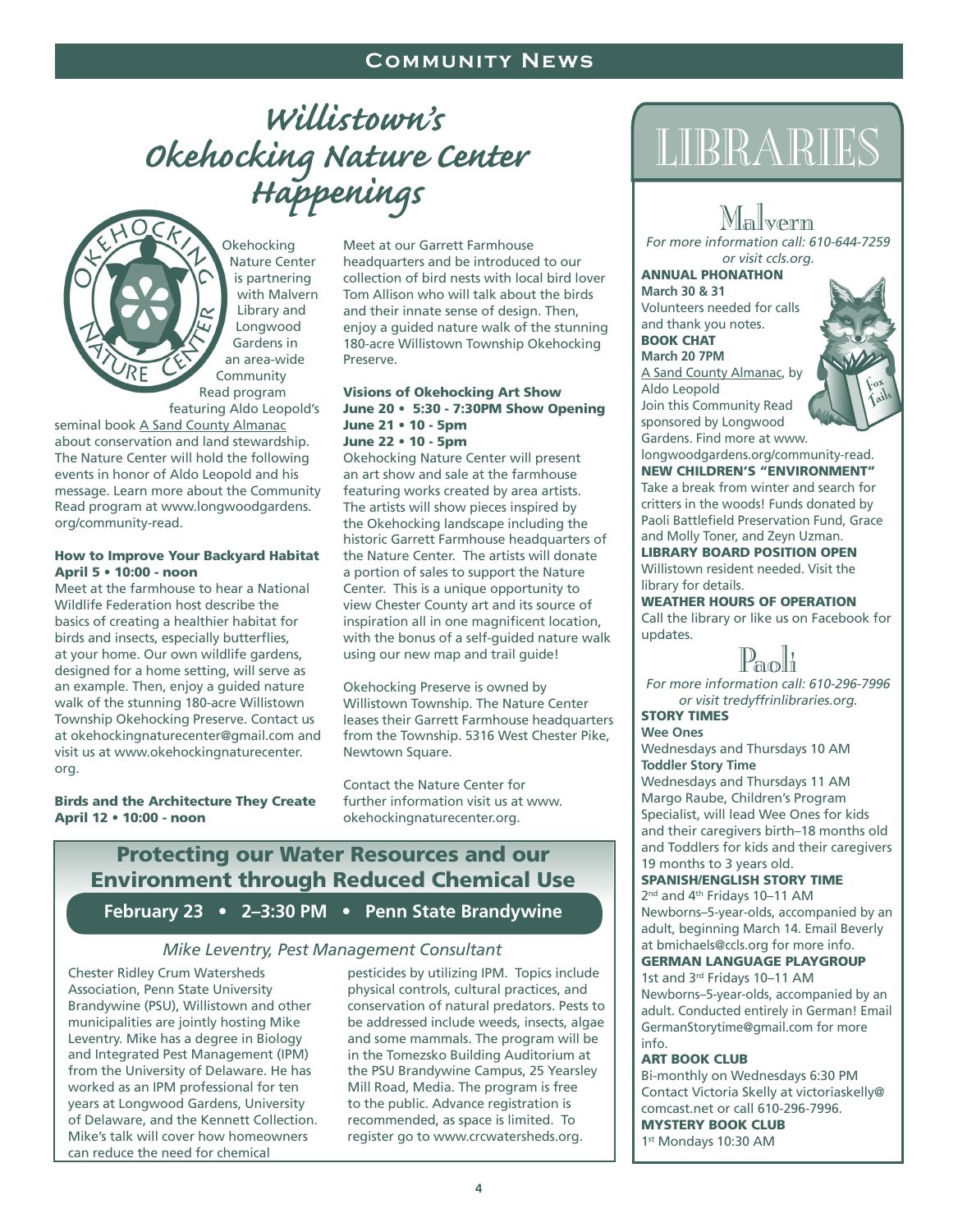# Willistown's 13th Annual Township Drop-off Recycling Event Metal, Tires, Refrigerators, Air Conditioners, and Electronics (E-Waste)

Willistown's Recycling Commission has organized its annual one-day, no-charge, drop-off recycling program for the following items:

- All computer monitors and peripherals: keyboards, CPUs, printers, modems, scanners, servers, terminals, network equipment, speakers, mouses (no live mice, please!), cathode ray tubes (CRTs), and other computer parts.
- Fax and copying machines, typewriters, telephones, tape recorders, VCRs, DVRs, CD and DVD players, record players, tuners, amplifiers, cameras, projectors, audio and music equipment, speakers, test equipment, transformers, videotape recorders, antennae, cables, wire, and circuit boards.
- Television sets and radios, including portables, stereos, radio/TV tubes.
- Household appliances, including irons, toasters, microwave ovens, mixers, blenders, vacuum cleaners, hair dryers, electric cooking pans/pots, lamps, clocks, kitchen ovens, cooking ranges, outdoor grills\*, dishwashers, clothes washers/dryers, water heaters, and dehumidifiers.
- Metal items (any type), including bedsprings, bed frames, lawn mowers (push and rider), gym equipment, auto wheels, doorknobs, shelving, kitchen utensils, toys, kitchen cabinets, metal furniture, pipes, wire, etc. If it's metal, it will be accepted.\*
- Items containing Freon, such as refrigerators and air-conditioning units. Freon will be removed free of charge, representing a savings of \$60/item!
- Tires, on or off the rim. Limit of six (6) car tires per vehicle. Truck tires larger than 16.5

## **Saturday, April 12 • 9 AM–1 PM**

#### *Location: Willistown Township Building 688 Sugartown Road, Malvern, PA 19355*

inches in rim diameter must be off the rim or they will not be accepted.\*

- Lawn mower, auto, and boat batteries
- Propane tanks
- Videotapes, audiotapes, and computer disks
- Cell phones
- Printer cartridges (ink jet, laser, toner)
- Rechargeable household batteries (NiCAD nickel-cadmium, lithium) Note: Non-recyclable alkaline batteries may be placed in the regular trash.
- Fluorescent tubular, compact fluorescent, and incandescent light bulbs

Our goal is to change our "throwaway" mentality to a recycling mentality. Used copper, brass, cast aluminum, steel, iron, tin, and other lesser-known metals can be recaptured, reprocessed, and reused—if we take the time to recycle them. Toxic metals can be diverted from landfills. This will be our thirteenth large drop-off recycling event. The amount dropped off during the previous events was staggering, totaling hundreds of tons. Here's another opportunity to add to that tonnage.

This program accepts the greatest variety of items possible. Those described in the "Exceptions" paragraph will not be accepted under any circumstances. Willistown's Recycling Commission reserves the right to be the final judge of items that will or will not be accepted.

This program is funded by a recycling grant awarded to the Township for the annual recycling performance of our residents.

We are recycling grant money due to your recycling efforts—the system is working! Note: No lingering in or around the dump area.

#### \*EXCEPTIONS—Will Not Be Accepted!

- No chemicals, paints, oils, or other hazardous waste will be accepted at the Willistown site. Exception: e-waste. Household hazardous waste may be recycled at the Chester County-sponsored event located at the Center for Arts & Technology event, also on April 12th. See next page for details.
- All oil and gasoline must be completely removed from lawn mowers and any other equipment containing the same. No oil. Batteries must be removed from lawn mowers.
- No oil tanks.
- No upholstered furniture. Removed metal will be accepted.
- Outdoor grills must be clean.
- No mattresses.
- No sneakers.
- Large tractor and truck tires will not be accepted.

*Questions? Contact Jim Tate, Chairman of Willistown's Recycling Commission: 610-647-7361.*

#### *Resident Award continued from page 3.*

as far as Gettysburg. The inscription appears to be a plea to then President Lincoln to bring the warring factions together in peace.

Bartram Bridge was gated in the 1970s due to vandalism including graffiti, stealing of boards, and general mischief. The Board has discussed the removal of the gates and using security cameras. For now, the 1.5 acre parklike setting of the bridge is open to the public who can look inside the gates. There is limited parking available off of Boot Road.

Eric is currently in his fifth year as Bartram Bridge Board Chairman, having been Vice Chairman for the prior four years. He shares, "It is a great privilege to serve with the rest of the very dedicated Bartram Bridge Board members including Judy Radano of Willistown, and Kerk Farrell, Jan Elston, and Ed Johnston of Newtown."

In addition to his dedication to Bartram Bridge, Eric is an active attorney. He started in litigation in 1968, and ended with a specialty in insurance and transportation as the senior partner, is an active member of the Philadelphia Bar, Pennsylvania Bar, Washington DC Bar, has been admitted to the US Supreme Court, and is a member of the American Bar Association Task force on Federal Insurance Regulation.

Eric has written two award winning books: Vulture Culture: Dirty Deals, Unpaid Claims, and the Coming Collapse of the Insurance Industry, written before the 2008 economic collapse and an amazon.com best seller, and Bartram Covered Bridge: Spanning History. He reports, "I am currently working on a third book about the financial meltdown of 2008 and how to avoid the next one."

Eric has also served the Township and the County as the Judge of Elections for two successive years, during both the primaries and general elections.

Up until 2004 he played high-level tennis when he came down with a spinal cord disorder that affected his ability to walk and move his arms, but that sure hasn't stopped him. Now confined to a wheelchair, he gets around and participates as regularly as everyone else, except, "just my feet and hands don't work". He writes through a headset, describing it as "an interesting challenge". As he puts it, "I show up!"

Eric has been "very, very happily married" to his wife, Carol, since 1965. They have two children working in New York City and two grandchildren.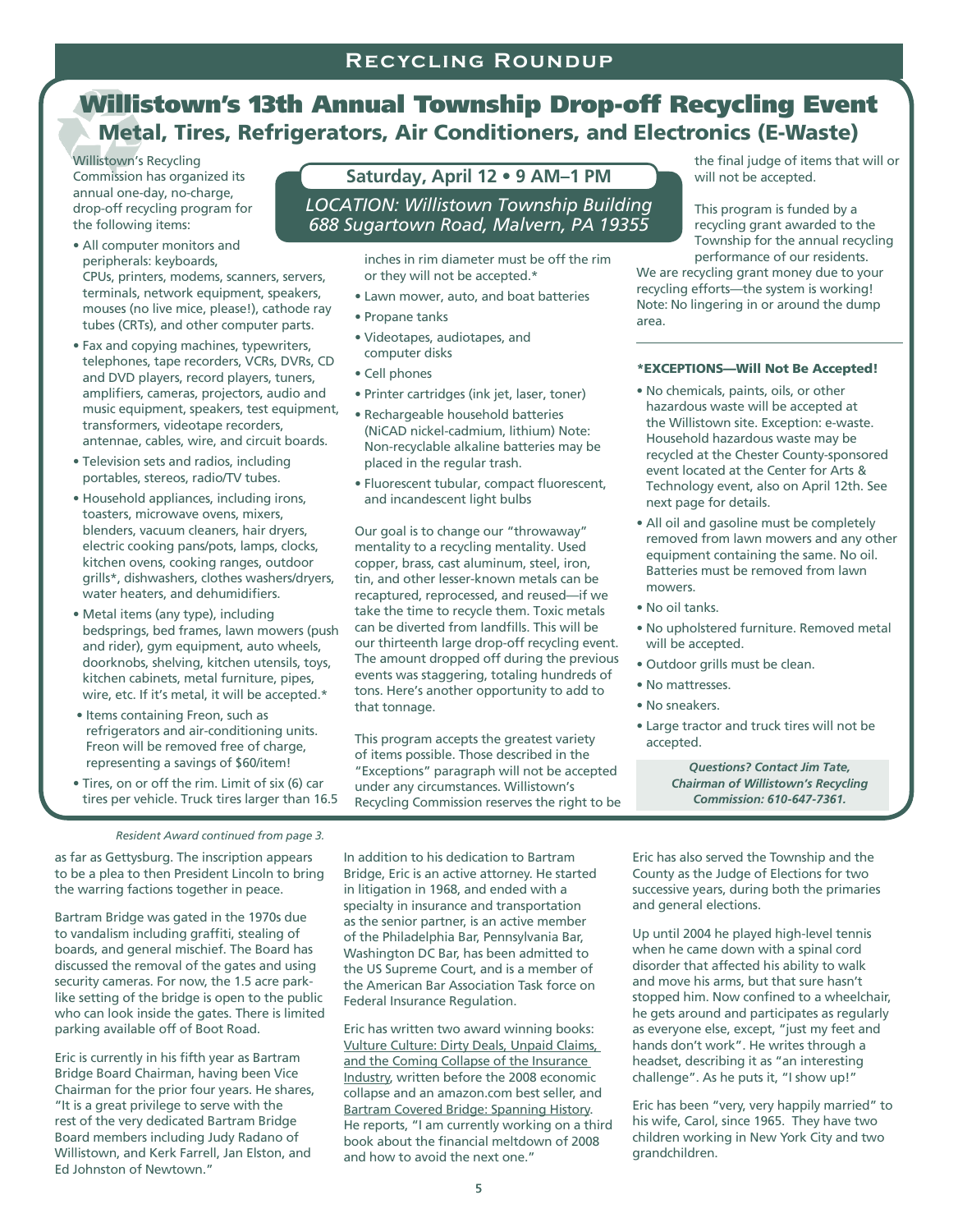#### **Recycling Roundup**

# Chester County's Household Hazardous Waste (and E-Waste!) Spring Recycling Event

## **Saturday, April 12 • 9 AM–3 PM**

## **Center for Arts & Technology (CAT) 1580 Charlestown Road, Phoenixville**

Chester County will have its first Household Hazardous Waste collection of the year on Saturday, April 12th. E-waste will be accepted. This is a Chester County-sponsored event, not a Willistown Township event. Do not leave any household hazardous waste at the old township building, 688 Sugartown Road. The township does not have any capabilities for disposing of this material. Note: E-waste will be accepted at the Township building on April 12.

Household Hazardous Waste Materials Accepted (if properly labeled)

#### Paint Products

#### • Oil-based paints

- Paint thinners
- Shellac
- Solvent-based paint products
- Stains/varnishes
- Strippers/removers
- Turpentine
- Wallpaper cement

#### Household Products

- Adhesives/solvents
- Drain openers
- Dry cleaning fluid
- Kerosene
- Mothballs/flakes
- Rechargeable batteries lithium, ni-cad, and button
- Rug cleaners
- Spot removers
- Toilet bowl cleaners
- Wood/metal cleaners

#### Outdoor Products

- Asphalt sealers
- Caulking compounds
- Joint compound
- Rodent poison
- Roof cements
- Septic tank degreasers
- Swimming pool chemicals
- Weed killers

#### Automotive Products

#### • Antifreeze

- 
- Batteries lead-acid type: car, truck, motorcycle, and
- marine
- Carburetor cleaners
- Fuel additives
- Gas/oil mixtures
- Gasoline
- Grease/rust solvents • Transmission/brake fluids

#### Other

- Acids/caustics/solvents
- Flammables
- Lead
- Mercury-bearing items –
- 
- 
- Pesticides
- Reactive metals
- Reactives
- 

• Testing equipment

consoles/controllers • Stereo/tape/CD players

**It's not necessary to bring regular alkaline household batteries to an HHW collection site. They may be thrown in the trash.** 

#### Items NOT Accepted at HHW Collection Sites

- Non-recyclable alkaline
- batteries • Ammunition
- Appliances
- Asbestos
- Explosives
- 
- Oxygen/helium/propane gas cylinders
- Infectious/medical waste

• Freon appliances

- Latex paint (water-based)
- PCBs
- Pressurized CFCs & HCFCs • Radioactive waste
	- Tires
	- Used motor oil
	- White goods
	- Unidentified waste

#### Cub Scouts Collect 470 Coats For Those in Need!

Willistown's winter holiday coat collection was another great success. For ten years Cub Scout Troop 98 has hustled to collect coats from seven locations in the Township, sort and repack them, and then transport them to Greater Works Ministries in Kennett Square for distribution. Understanding the meaning of volunteering begins at an early age, and we are proud of these Cubs! Our thanks to all of you who donated a coat or two. And a special thank you to Jill Holsclaw for skillfully managing this program for the last four years. Jill is retiring as our program coordinator, and befitting of her motivated character, she's already recruited her replacement for 2014!

*Continued from page 2.*

## Summer Camps

#### Okehocking Preserve Eco-Discovery Camps

Hosted by the Upper Main Line Y Ages 7 to 10 years Weekly July 7–28 9:00 AM–12:00 PM



Eco-Discovery camps return to the meadows, woodlands, wetlands, and Ridley Creek at Okehocking! The Garrett Farmhouse provides indoor facilities in case of inclement weather. Camp is led by a staff of UMLY professional naturalists, teachers, and certified instructors. Preand post-camp care options are available. Drop-off/pick up is at Okehocking Preserve farmhouse.

#### **Weeks and Themes**

July 7 • Woodland Creatures July 14 • Reptiles & Amphibians July 21 • Water Wonders July 28 • Flying Friends Camp Fee: \$135

Early Drop-off 8:00–9:00 AM Fee: \$30 Lunch Bunch 12:00–1:00 PM Fee: \$30 To register visit www.umly.org/campumly, or call 610-647-9622, ext. 2405.

*Have questions about recycling or recycling events? Contact Jim Tate, Chairman of Willistown's Recycling Commission: 610-647-7361.*

- Telephones & equipment • Toner/ink cartridges • VCR/DVD players
- 
- **Better yet, buy rechargeable batteries!**

• Microwaves • Pagers • Radios • Remote controls/gaming

• Camcorders • Cell phones • Docking stations • Electric typewriters • Fax/copy machines/

Acceptable E-Waste • CPUs/laptop computers

• Copiers (desktop & stand-alone) • CRT televisions and Non-CRT televisions • Answering machines

• Monitors • Printers

# duplicators

- thermometer switches
- Organic peroxide
- Oxidizers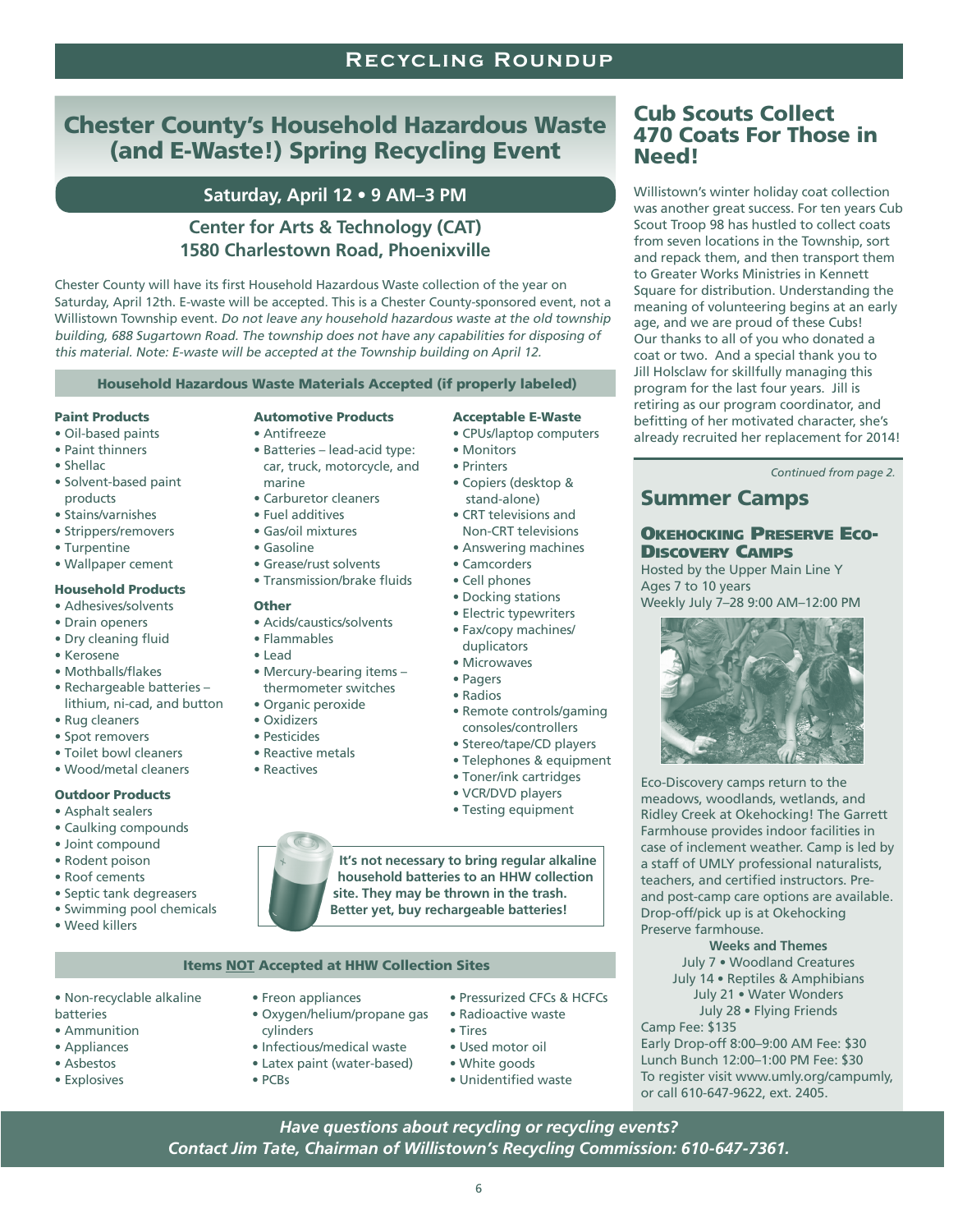## **Recycling Roundup Police Update**

#### From the Chief

I hope everyone had a great Holiday season! Winter is here and with this cold comes snow and ice. Please remember to



slow down. If you have young drivers in your home, remind them that the roads refreeze at night and they need to drive defensively. Take the time to clean the snow from the top of your vehicle…..it's the law and we don't

want to see any injuries from flying ice.

Please help us and our Public Works employees by moving your car from the street into your driveway when snow is predicted. We all want the roads completely cleared as soon as possible.

I want to thank the members of our Public Works Department, as they have already been tested with all the snow and ice so far this season. They have been working extremely hard and it is not an easy task. I feel everyone will agree they did a great job. The roads in Willistown are the best.

I would like to wish Norman MacQueen, our former currently under construction. Supervisor, the best of luck in

his new position as Controller for Chester County. I can't say enough about Norm and the 8 years I have worked with him. He truly cares about the Township. The Police Department could always depend on his support. We will all miss his dedication to the Township, and his friendship.

We would like to take this opportunity to thank you, the residents of Willistown Township, for our new police facility. Our mission is very clear—to keep our residents safe and provide a service that is second to none! Our new building has several improvements that will bring us into compliance with current legal requirements including providing holding cells, interview rooms, an armory, and a lab for our Criminal Investigation Unit. The new building will also offer the ability to utilize modern police practices that the prior building could not accommodate. We extend our appreciation to our residents and our Board of Supervisors for their foresight in planning for the future and allowing your Police Department to be the best it can be.

A recent article by the SafeWise report (safewise.com) listed Willistown as the 28<sup>th</sup> safest community in Pennsylvania. It is an honor to be recognized and is a true

reflection of our efforts. As I enter my 30<sup>th</sup> year of law enforcement, I can say that the relationship our department shares with the citizens of Willistown is a very strong one. The officers truly appreciate the support they receive from the community.

I thank you for your calls and letters of thanks and informing me of your positive interactions with our officers. You have my assurance that you will continue to receive the best service and protection possible to maintain the safe environment you have come to depend on. The SafeWise report is a result of the police and community working together. Let's all keep up the good work!



The new Willistown Township Police Department building is

On January 8, 2014, the Chester County Police Chiefs Organization recognized Sergeant James Daniels, Detective Sergeant Jeffrey Heim, Officer Robert Will, and Officer William Murrin for their actions during the arrest of a subject that eventually led to several federal indictments also being filed. Their quick actions and dedication broke a multi-jurisdictional criminal network that numerous law enforcement organizations had under investigation. Once again, our officers exhibited why they are considered the best!

#### Awards Night

On February 10, 2014, the following members were recognized at a Board of Supervisors meeting during our annual Awards Night:

- Officers Mark Monroe and Luis Bills for stabilizing a subject during a drug overdose
- Detective Steve Jones and Officer Matt Brown for their creation and instruction of our first "Kids CSI Class" held at General Wayne Elementary School.
- Officer Zachary Bullock for apprehending another jurisdiction's wanted armed robbery suspect.

Commendations of Merit were issued to Sergeant George Hill, and Officers Zachary Bullock and Matt Brown for separate arrests of individuals on the charge of possession with intent to deliver drugs.

Distinguished Unit Citations were given to Detective Sergeant Jeffrey Heim and Detective Steve Jones for their arrest of a burglary suspect linked by a DNA profile.

Officer Kevin Ashe was recognized as Officer of the Year as voted on by his peers. Way to go Kevin!

We also recognized Supervisor Norman MacQueen for his years of dedicated service along with District Justice Chet Darlington and his staff, including Cassie Wahn, Pat Daniels, Anna Marie Levinson, and Mary Lou Boccella, for their years of service. We wish the Judge and the members of his staff a happy retirement. We truly enjoyed your professionalism and will miss you.

A lot goes on at the Township meetings, stop out to one and see your local government at work. The Board of Supervisors generally meet twice per month as published at www.willistown.pa.us. This is a great opportunity to meet your elected officials and members of your police department.

As always, I thank you for supporting your police department and stay safe!

John Narcise Chief of Police

## Historic Sugartown Seeks Volunteers

**Monday, February 24 • 7 PM**

## Volunteer Interest Meeting

Historic Sugartown depends heavily on the passion and dedication of our small, but growing team of volunteers who guide tours, staff events, and take care of our wonderful historic site. We have a lot of fun too! Join us for a Volunteer Interest Meeting at Historic Sugartown's Carriage Museum.

Interested, but can't make the meeting? Contact Heather Reiffer at 610-640-2667 or hpreiffer@historicsugartown.org for more information.